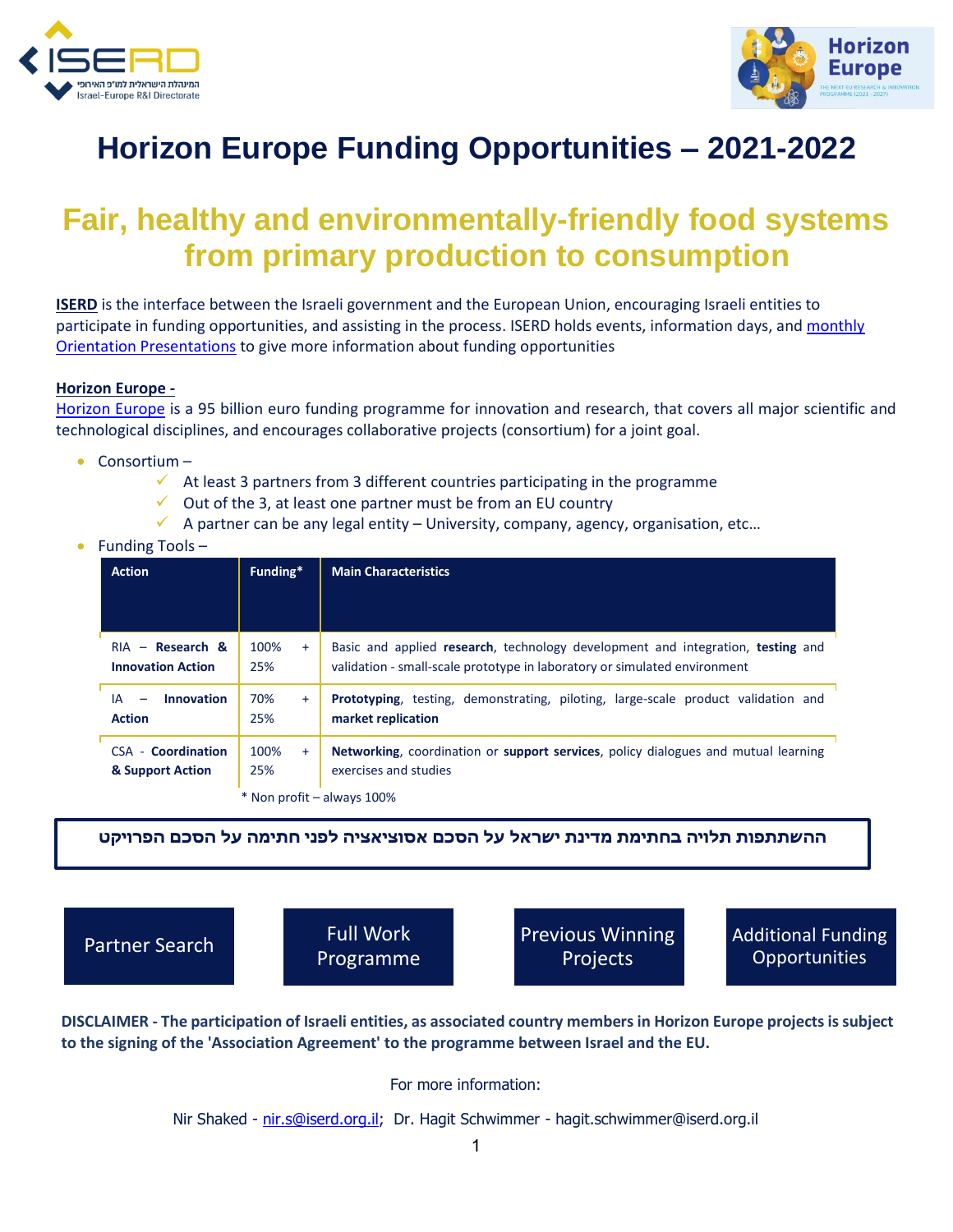



| Fair, healthy and environmentally-friendly food systems from primary production to consumption |                                                                                                                                                                   |                             |                 |                                                |             |                          |
|------------------------------------------------------------------------------------------------|-------------------------------------------------------------------------------------------------------------------------------------------------------------------|-----------------------------|-----------------|------------------------------------------------|-------------|--------------------------|
| Code                                                                                           | <b>Topic</b>                                                                                                                                                      | EU<br><b>Grant in</b><br>M€ | <b>Deadline</b> | No. of<br><b>Projects</b><br>(total<br>budget) | <b>Type</b> | <b>TRL</b> to<br>achieve |
| HORIZON-CL6-2022-<br>FARM2FORK-01-01                                                           | Risk assessment of new low risk pesticides                                                                                                                        | $\overline{7}$              | 23.02.2022      | 1(7M)                                          | <b>RIA</b>  | 5                        |
|                                                                                                |                                                                                                                                                                   |                             |                 |                                                |             |                          |
| HORIZON-CL6-2022-<br>FARM2FORK-01-02                                                           | Socio-economics<br>of<br>pesticide<br>in<br><b>use</b><br>agriculture                                                                                             | 6                           | 23.02.2022      | 1(6M)                                          | <b>RIA</b>  | 5                        |
|                                                                                                |                                                                                                                                                                   |                             |                 |                                                |             |                          |
| HORIZON-CL6-2022-<br>FARM2FORK-01-03                                                           | Enhancing biosecurity in terrestrial livestock 5<br>production                                                                                                    |                             | 23.02.2022      | 2(10M)                                         | <b>RIA</b>  |                          |
|                                                                                                |                                                                                                                                                                   |                             |                 |                                                |             |                          |
| HORIZON-CL6-2022-<br>FARM2FORK-01-04                                                           | Innovative solutions to prevent adulteration of 4<br>food bearing quality labels: focus on organic<br>food and geographical indications                           |                             | 23.02.2022      | 2(8M)                                          | IA          | $6 - 8$                  |
|                                                                                                |                                                                                                                                                                   |                             |                 |                                                |             |                          |
| HORIZON-CL6-2022-<br>FARM2FORK-01-05                                                           | sustainable<br>freshwater 5<br><b>Integrated</b><br>and<br>Combining<br>aquaculture,<br>bioeconomy:<br>biodiversity preservation, biotechnology and<br>other uses |                             | 23.02.2022      | 2(10M)                                         | <b>RIA</b>  | $3-6$                    |
|                                                                                                |                                                                                                                                                                   |                             |                 |                                                |             |                          |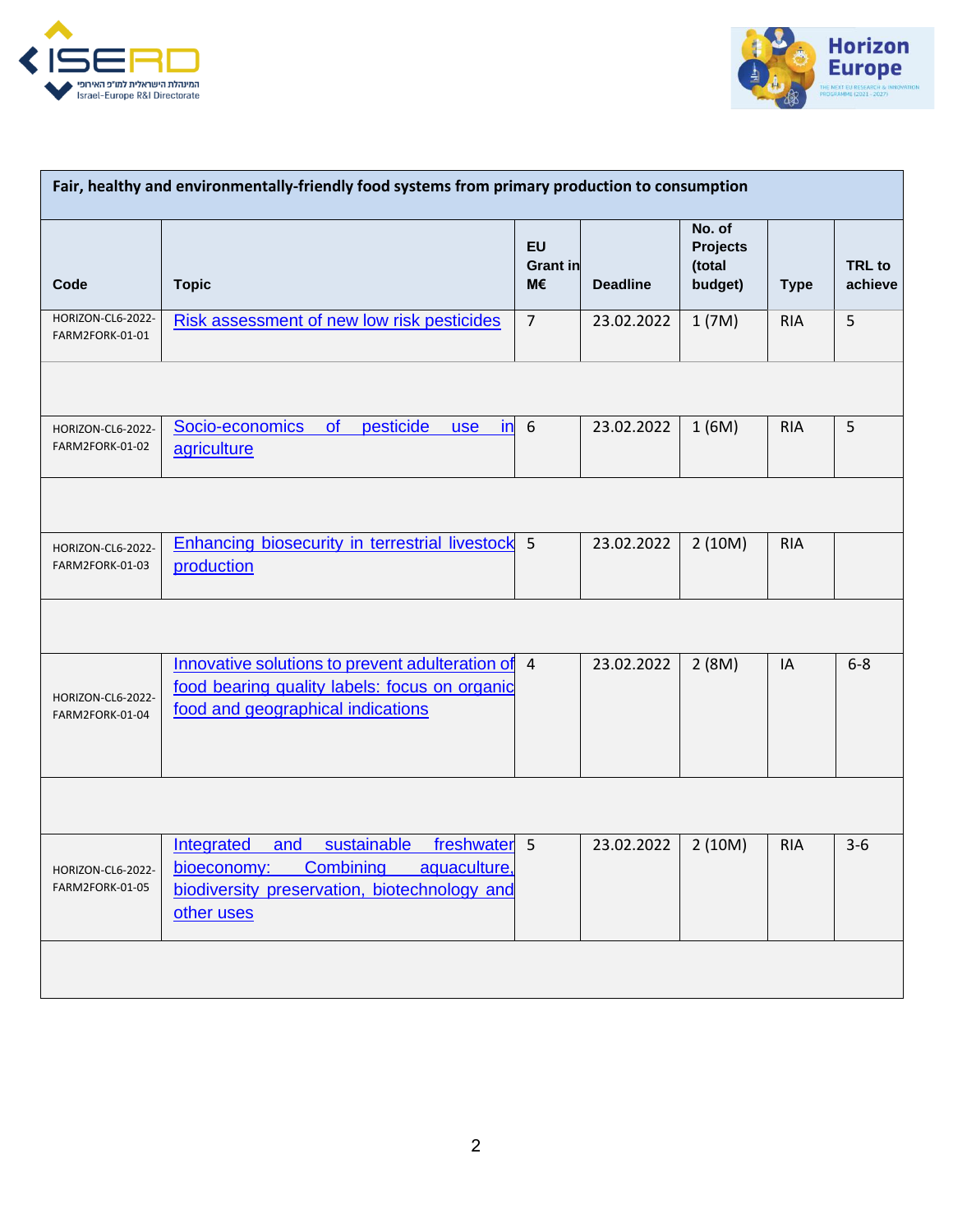



| Transforming food systems for health, sustainability and inclusion |                                                                                                                                   |                       |                 |                           |             |                          |  |
|--------------------------------------------------------------------|-----------------------------------------------------------------------------------------------------------------------------------|-----------------------|-----------------|---------------------------|-------------|--------------------------|--|
| Code                                                               | <b>Topic</b>                                                                                                                      | <b>Budget</b><br>(ME) | <b>Deadline</b> | No. of<br><b>Projects</b> | <b>Type</b> | <b>TRL</b> to<br>achieve |  |
| HORIZON-CL6-2022-<br>FARM2FORK-01-06                               | Biosecurity, hygiene, disease prevention<br>and animal welfare in aquaculture                                                     | 6                     | 23.02.2022      | 2(12M)                    | <b>RIA</b>  | $6 - 7$                  |  |
|                                                                    |                                                                                                                                   |                       |                 |                           |             |                          |  |
| HORIZON-CL6-2022-<br>FARM2FORK-01-07                               | <b>Building</b><br>alternative<br>protein-friendly<br>sustainable<br>healthy<br>and<br>food<br>environments                       | 12                    | 23.02.2022      | 1(12M)                    | IA          | $6 - 7$                  |  |
|                                                                    |                                                                                                                                   |                       |                 |                           |             |                          |  |
| HORIZON-CL6-2022-<br>FARM2FORK-01-08                               | Research and innovation for food losses<br>and waste prevention and reduction<br>through harmonised measurement and<br>monitoring | $\overline{7}$        | 23.02.2022      | 2(14M)                    | <b>RIA</b>  | 5                        |  |
|                                                                    |                                                                                                                                   |                       |                 |                           |             |                          |  |
| HORIZON-CL6-2022-<br>FARM2FORK-01-09                               | Microbiomes in food production systems                                                                                            | 5                     | 23.02.2022      | 2(10M)                    | <b>RIA</b>  | $2 - 5$                  |  |
|                                                                    |                                                                                                                                   |                       |                 |                           |             |                          |  |
| HORIZON-CL6-2022-<br>FARM2FORK-01-10                               | Integrated surveillance system to prevent<br>and<br>diet-related<br>reduce<br>non<br>communicable diseases (NCDs)                 | 11                    | 23.02.2022      | 1(11M)                    | <b>RIA</b>  | $3 - 5$                  |  |
|                                                                    |                                                                                                                                   |                       |                 |                           |             |                          |  |
| HORIZON-CL6-2022-<br>FARM2FORK-01-11                               | Effective systems for authenticity and<br>traceability in the food system                                                         | 10                    | 23.02.2022      | 1(10M)                    | <b>RIA</b>  | $3 - 5$                  |  |
|                                                                    |                                                                                                                                   |                       |                 |                           |             |                          |  |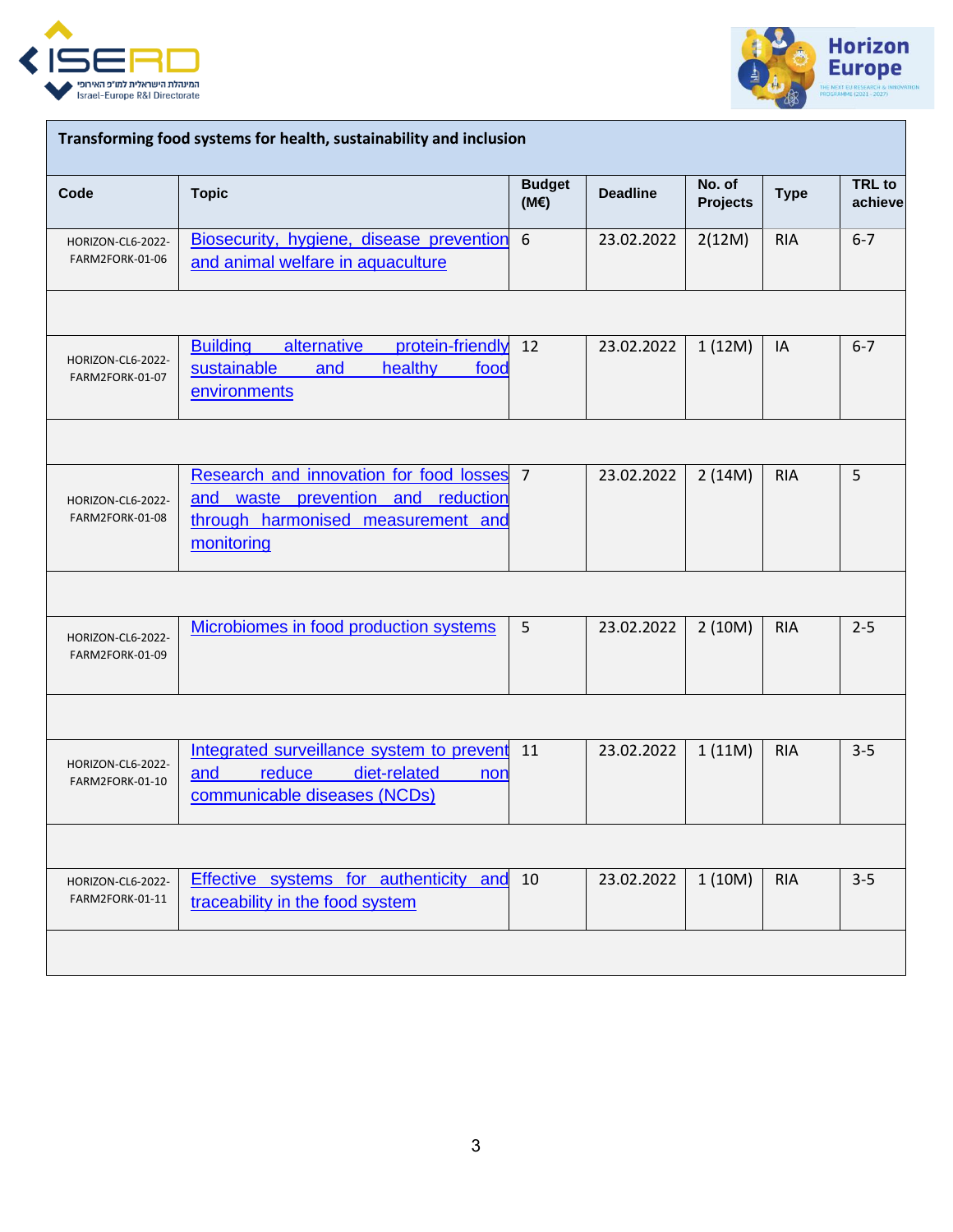



| <b>Targeted international cooperation</b> |                                                                                  |                       |            |                    |            |                   |
|-------------------------------------------|----------------------------------------------------------------------------------|-----------------------|------------|--------------------|------------|-------------------|
| Code                                      | <b>Topic</b>                                                                     | <b>Budget</b><br>(ME) | Deadline   | No. of<br>Projects | Type       | TRL to<br>achieve |
| HORIZON-CL6-2022-<br>FARM2FORK-01-12      | $\mathsf{in}$<br>Agro-ecological<br>African<br>approaches<br>agriculture systems | $\overline{7}$        | 23.02.2022 | 4 (28M)            | <b>RIA</b> | 6                 |
|                                           |                                                                                  |                       |            |                    |            |                   |
| HORIZON-CL6-2022-<br>FARM2FORK-01-13      | <b>AU-EU Combatting all forms of malnutrition</b>                                | 11                    | 23.02.2022 | 1(11M)             | <b>RIA</b> | 5                 |
|                                           |                                                                                  |                       |            |                    |            |                   |
| HORIZON-CL6-2022-<br>FARM2FORK-01-15      | <b>African food cities</b>                                                       | 6                     | 23.02.2022 | 2(12M)             | <b>RIA</b> | 5                 |
|                                           |                                                                                  |                       |            |                    |            |                   |
| HORIZON-CL6-2022-<br>FARM2FORK-01-16      | Support for international research on infectious 3<br>animal diseases            |                       | 23.02.2022 | 1(3M)              | <b>CSA</b> |                   |
|                                           |                                                                                  |                       |            |                    |            |                   |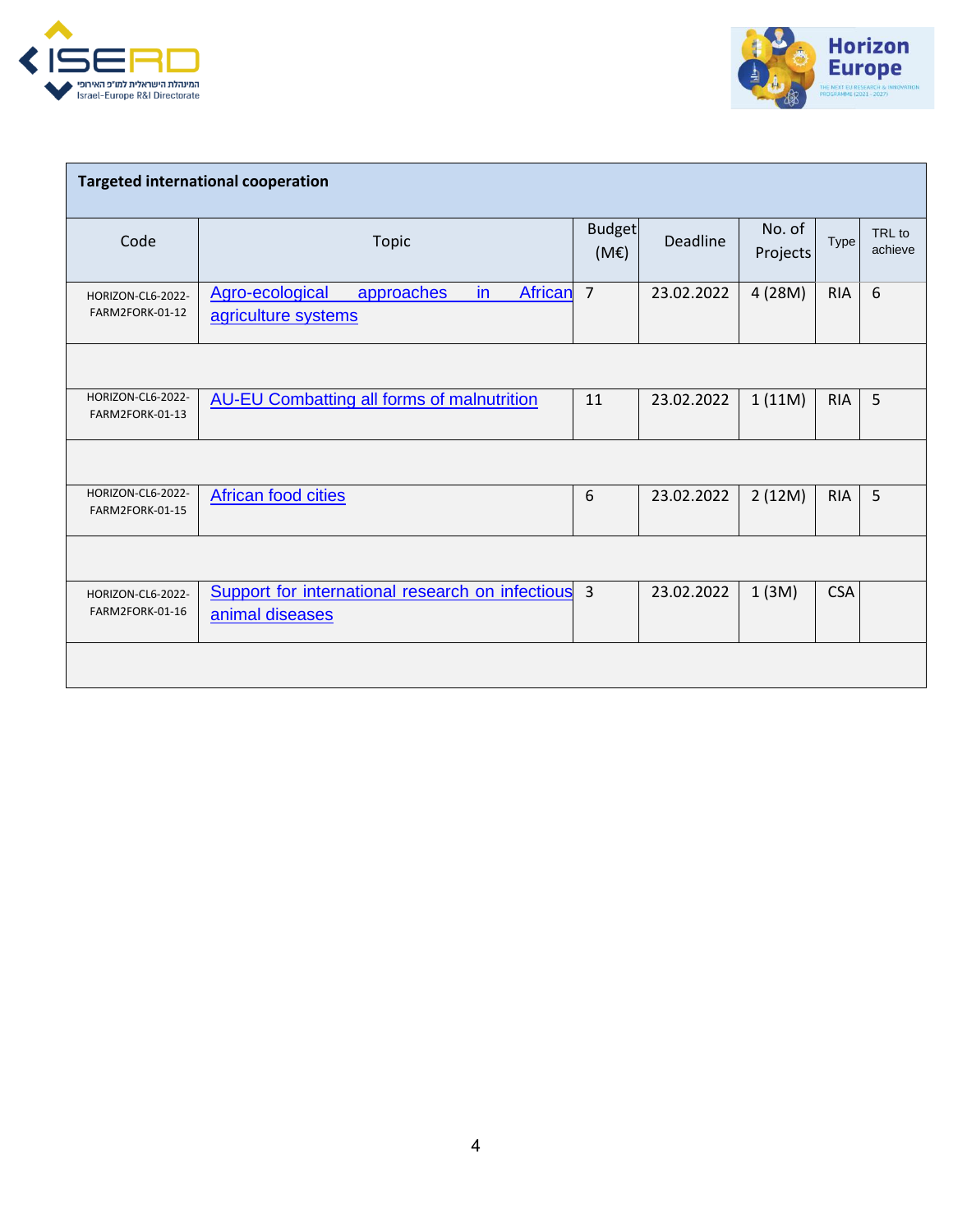



## **Fair, healthy and environmentally-friendly food systems from primary production to consumption**

### **Enabling sustainable farming (Two-stage)**

| Code                          | <b>Topic</b>                                | <b>Budget</b><br>(ME) | <b>Deadline</b> | No. of<br><b>Projects</b><br>(total<br>budget) | <b>Type</b> | <b>TRL</b> to<br>achieve |
|-------------------------------|---------------------------------------------|-----------------------|-----------------|------------------------------------------------|-------------|--------------------------|
| HORIZON-CL6-2022-             | Agroecological approaches for sustainable 5 |                       | 23.02.2022      | 3(14.5M)                                       | <b>RIA</b>  |                          |
| FARM2FORK-02-01-<br>two-stage | weed management                             |                       | 06.09.2022      |                                                |             |                          |

- Advance knowledge, build capacities and deliver innovative systemic and holistic solutions to reduce and eventually eliminate the use of chemical herbicides, for a wide range of crops and farming systems (incl. organic).
- Identify optimal combinations of agroecological solutions (use of ecological processes to support agricultural production) for socially, economically and environmentally sustainable alternative weed management strategies that reduce or eliminate the use of herbicides
- Cover all EU and Associated Countries biogeographical/pedo-climatic regions
- Capitalising on cropping system design, mechanical weed management, soil management, breeding, bio- based herbicides, precision and site-specific weeding and digitalised weed monitoring and weed biology.
- Test and evaluate the sustainability, performance and profitability versus classical chemical weed management
- Analyse the socio-economic aspects involved in the adoption of alternative weeding strategies based on the factors influencing farmers' decision-making, consumer and market aspects, risk perception and acceptance.
- Develop and test strategies involving all relevant actors for knowledge co-creation and feedback to demonstrate and accompany farmers in implementing and/or switching to agroecological weed management.
- Develop a repository of current weed management practices in several representative EU and AC agro-ecosystems.

| HORIZON-CL6-2022- | Emerging and future risks to plant health | 23.02.2022 | . (7M) | <b>RIA</b> |  |
|-------------------|-------------------------------------------|------------|--------|------------|--|
| FARM2FORK-02-02-  |                                           |            |        |            |  |
| two-stage         |                                           | 06.09.2022 |        |            |  |
|                   |                                           |            |        |            |  |

- Target one or more new or emerging plant pests (regulated, non-regulated, introduced or native) that (may) cause significant (socio) economic and/or environmental losses to agriculture and/or forestry in the EU and/or AC.
- Within scope are pests exhibiting an altered and higher probability of entry and spread in a new area resulting of changes in their biology or in agriculture or forestry pest management practice or rapid spread in new areas.
- The choice of target pest(s) should consider the potential development and spread, exacerbation under climate change, and potential impact on agricultural production, forestry, trade, environment, soil and water.
- Consider both conventional and organic sectors.
- Increase knowledge of the biology, pathways of entry, behaviour in the plant-soil system where relevant, and drivers of spread including the influence of climate change and globalization of pest(s);
- Improve methods and strategies for prevention, early detection and surveillance;
- Develop and uptake rapid and effective tools for the prevention of entry, spread and establishment, early detection, surveillance, treatment and (bio) control of plant pests for a sustainable and integrated pest management;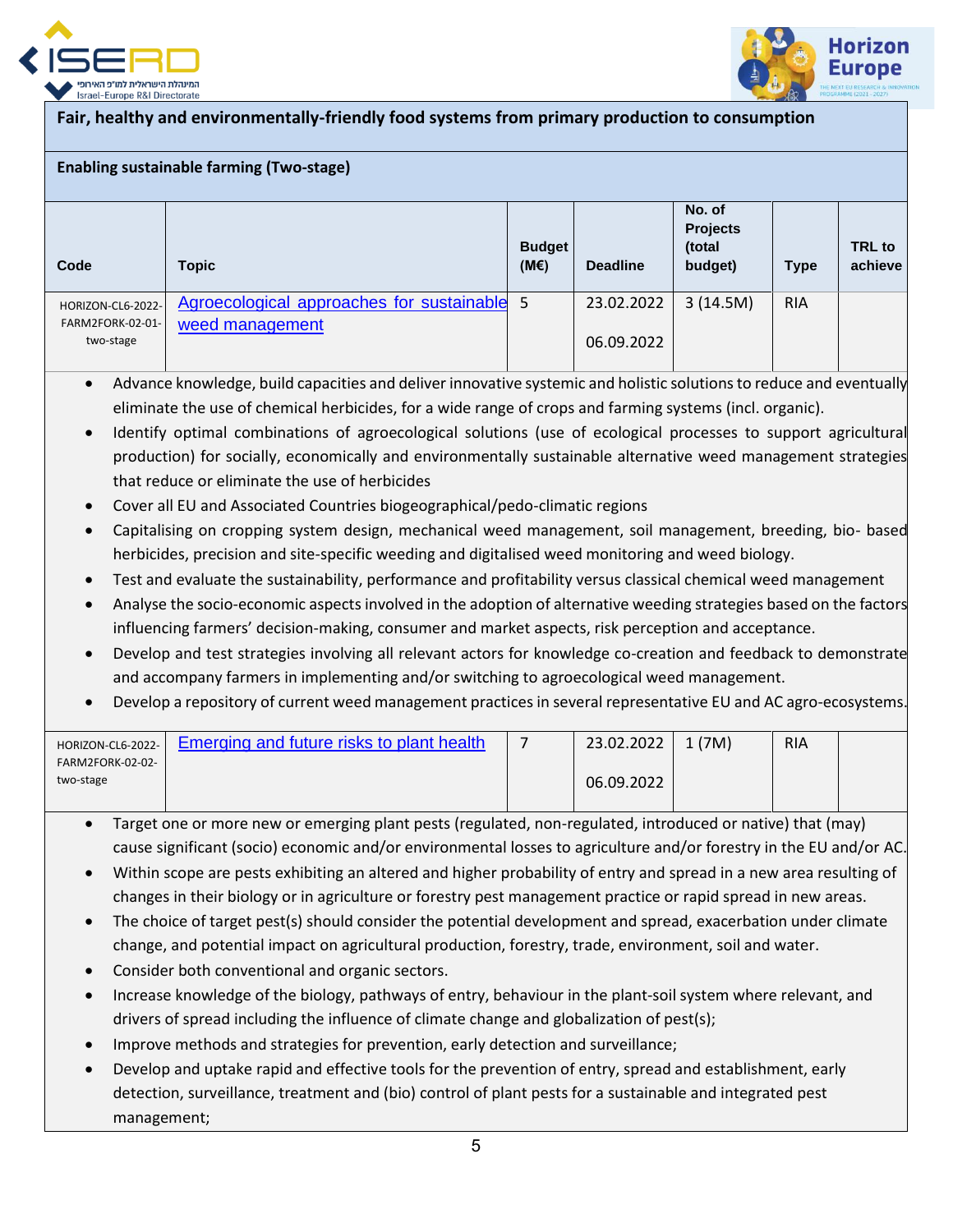



- Identify resistance traits to support the sustainability of agriculture and forestry in the EU and/or AC;
- Assess the social and economic implications for farmers and ecological impacts of the plant pest(s) and the development of approaches on how to best cope with these situations;
- Integrate citizen science as a tool to monitor emerging pests.

| HORIZON-CL6-2022-        | Ecology of infectious animal diseases | 23.02.2022 | 2(12M) | <b>RIA</b> |  |
|--------------------------|---------------------------------------|------------|--------|------------|--|
| <b>FARM2FORK-02-03-1</b> |                                       |            |        |            |  |
| two-stage                |                                       | 06.09.2022 |        |            |  |
|                          |                                       |            |        |            |  |

Address relevant areas of research in terrestrial livestock, and related wildlife as appropriate and should contribute to the understanding of the:

- 1. pathogens population dynamics in & outside hosts and interactions within & between humans/animals;
- 2. drivers of pathogen evolution (e.g. mutations) and their impact on virulence and cross-species transmission;
- 3. impact of the host immune response on pathogen adaptation/evolution;
- 4. mechanisms of behaviour/persistence of pathogens in animals, animal products, vectors and outside the host;
- 5. inactivation of pathogens in a changing environment;
- 6. antimicrobial resistance development, where relevant.

| HORIZON-CL6-2022- | digital 5<br>Smart solutions for the use of | 23.02.2022 | 3 (15M) | $-6 - 7$ |
|-------------------|---------------------------------------------|------------|---------|----------|
| FARM2FORK-02-04-  | technologies for small- and medium-sized,   |            |         |          |
| two-stage         | farms and farm structures                   | 06.09.2022 |         |          |
|                   |                                             |            |         |          |

Support the development of small- and medium sized farms to benefit from digital technologies and strengthen their capacities to their effective and efficient deployment.

- Develop and pilot cost-effective digital solutions for small- and medium-sized farms and farm structures considering representation of the diverse environmental, climatic and socio-economic conditions across the EU & AC.
- Develop business and/or governance models facilitating the roll-out of the piloted innovation at larger scale in several countries; models may consider financing the purchase of the digital solutions, and also the establishment of other framing conditions, or propose public intervention (e.g. data provision) or public-private partnerships or cooperative (digital) service provision and taking.
- Demonstrate how networking activities foster the exchange of experiences and knowledge transfer are organised.
- Exchange/ collaborate with [Digital Innovation Hubs](https://s3platform.jrc.ec.europa.eu/digital-innovation-hubs) [\(Catalogue filtered\)](https://s3platform.jrc.ec.europa.eu/digital-innovation-hubs-tool)
- Consider crops/sub-branches, and/or production processes for which less dedicated precision farming technologies are available on the market
- May allocate up to 20% forfinancial support to third parties, e.g. researchers, developers, SMEs, start-ups and other multidisciplinary actors, in particular for populating, testing and validating use cases. € 60K per third party max.

| HORIZON-CL6-2022- | Innovative food from marine and freshwater 6 | 23.02.2022 | 3(18M) | ١A | $6 - 7$ |
|-------------------|----------------------------------------------|------------|--------|----|---------|
| FARM2FORK-02-05-  | ecosystems                                   |            |        |    |         |
| two-stage         |                                              | 06.09.2022 |        |    |         |
|                   |                                              |            |        |    |         |